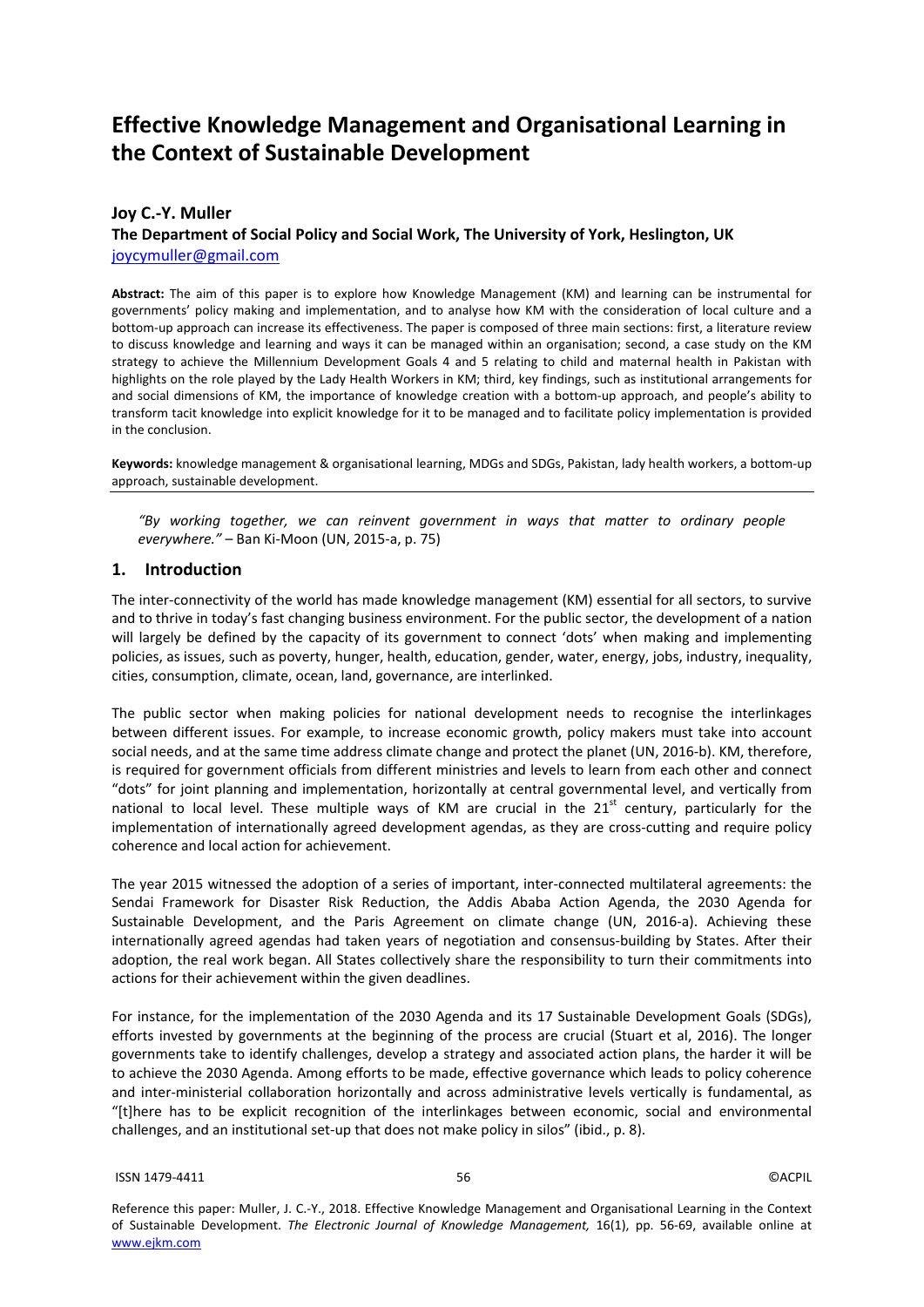For example, to achieve the 2030 Agenda and its associated SDGs, multi-sectoral joint efforts are required to realise sustainable development. It is, therefore, necessary to consider ways that KM can be supported by appropriate institutional arrangements and enabled by people-based factors to facilitate learning and transforming political commitments into reality.

The aim of this paper is to explore how KM and learning can be instrumental for governments' policy implementation. Three main sections will follow this introduction.

First, a literature review will discuss knowledge and learning, and ways it can be managed within an organisation. It will provide a brief overview on institutional arrangements and KM factors, and how they affect KM and learning for policy outcomes. Second, the KM strategy for the implementation of Millennium Development Goals (MDGs) 4 (to reduce child mortality) and 5 (to improve maternal health) in Pakistan will serve as a case study to discuss its strengths and weaknesses in respect of the key factors identified in the literature review. Third, in the conclusion, key points as findings from the case study will be provided. Institutional arrangements for and social dimensions of KM, the importance of knowledge creation with a bottom-up approach, and people's ability to transform tacit knowledge into explicit knowledge will be highlighted.

### **2. Knowledge management and learning – a literature review**

In the  $21<sup>st</sup>$  century, technological development has facilitated rapid information sharing through multi-media, and consequently accelerated the change in all sectors. An organisation that values the role of human knowledge and learning for change adaptation will invest in KM, through both internal and external learning, to develop organisational effectiveness (Serrat, 2009). This is particularly important for the public sector, as its organisations are knowledge-intensive and the characteristic of most of them is having knowledge as one of their core products for the public (Willem and Buelens, 2007).

So, what is knowledge and how should it be managed for learning to be effective, when it applies to the public sector to facilitate their policy implementation in the context of sustainable development?

### Knowledge

Applying knowledge and KM to increase organisational performance has drawn attention from all sectors. In a highly competitive business world – including in the public sector due to competition for budget allocation – for organisations to remain relevant and thrive, it is necessary to capture and manage knowledge embedded in the organisation (Lee and Choi, 2003; Ichijo and Nonaka, 1998). Definitions of knowledge that scholars provided may vary but most of them are in line with the definition provided by the Oxford living dictionaries: "1) facts, information, and skills acquired through experience or education; the theoretical or practical understanding of a subject; and 2) awareness or familiarity gained by experience of a fact or situation" (Oxford, n.d.). The first definition refers mostly to explicit knowledge, and the second to tacit knowledge. This distinction has been broadly accepted by scholars (Polanyi, 1962, 1966).

Tacit knowledge concerns 'know how' and is considered 'sticky' as it is rooted in context and hard to be expressed and transferred; whereas explicit knowledge is more about content and concerns 'know what' and is assumed to be 'leaky' as it can be easily articulated and spread (Tagliaventi et al., 2010). Brown and Duguid (2001, p.332) suggest that "[w]hile explicit knowledge can be acquired and transferred by means of rules and norms, tacit knowledge is acquired and transmitted through the sharing of practices, i.e., through the full performance of a task, a job, or a profession". Explicit knowledge is also considered easier to manage as often it links less to the context, comparing to tacit knowledge, so does not require its target audience to understand the larger system for its application (ibid.). In the case that knowledge requires multi-sectoral collaboration for its creation and transfer, KM becomes more complex as increased number of factors can enable or hinder its effectiveness (Andrews, 2010).

For knowledge to be managed, appropriate institutional arrangements are required (TRF, 2011). Beechler and Bird (1999) see that the effectiveness of organisational learning is defined by the efficiency of KM systems, processes and structures (as cited by Alavi et al., 2010). Whereas other scholars see the social factors within an organisation, such as people, culture and leadership, can greatly impact KM's realisation (Lee and Choi, 2003;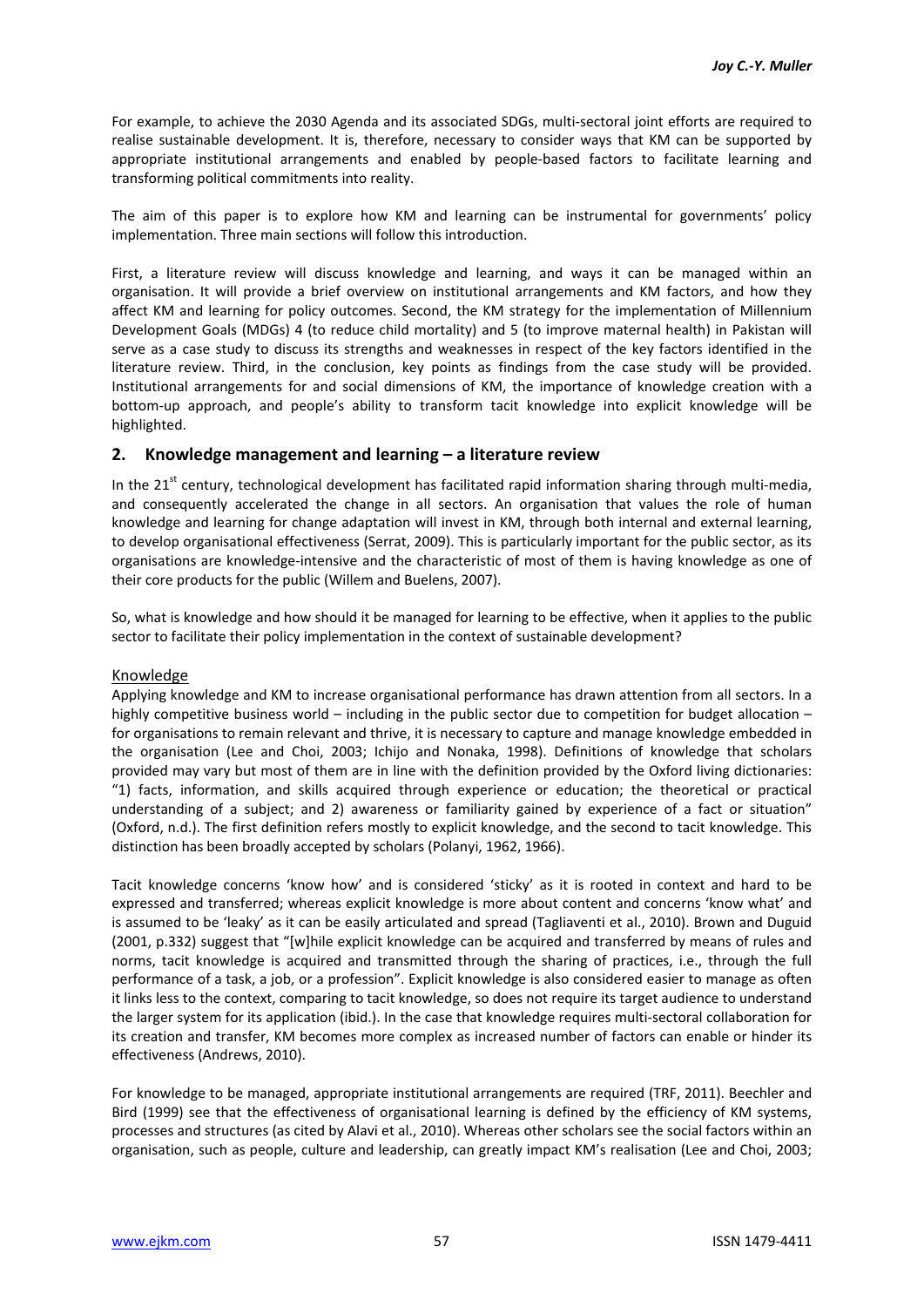Garvin et al., 2008). This brings us to explore further KM facilitators in terms of institutional arrangements and people-based enablers.

#### Institutional arrangements for KM: systems, processes, and structures

For knowledge to be managed, it is necessary to have **a knowledge system** so knowledge can be consistently generated and shared for learning to keep members close to the heart of operations. When knowledge is managed by an organisation as a whole, the organisation can be regarded as a knowledge system. The system can then operate knowledge in five steps: 1) construction/creation, 2) organisation, 3) storage/retrieval, 4) distribution, and 5) application (Pentland, 1995). These steps are often non-linear and concurrent, and need to be managed in a consistent manner (Lee and Choi, 2003).

Construction implies the creation of knowledge that is new to the organisation or its user community collectively. Knowledge then is organised to relate or integrated to existing knowledge, classified, and stored for institutional memory. With proper storage, knowledge, when needed, can then be retrieved, distributed, and communicated to users to facilitate organisational learning and support adaption of knowledge to the organisation. Once learning takes place and knowledge is applied in practice, it can enable the organisation to innovate and perform better and ensure its long-term success (Alavi et al., 2010, 2014). These five steps can be facilitated by computer-based information systems, paper-based systems – which is less and less, but still in use – and face-to-face social interaction (ibid.).

The above five steps considered by Pentland (1995) on knowledge systems are more appropriate for managing explicit knowledge. However, he also suggests tacit knowledge such as through social interaction, direct involvement, and reflective conversation as means to increase understanding. His suggestion is limited in scope but draws attention to the question of process, as within the context of KM, knowledge can be regarded as both an object and a process (Tan and Al-Hawamdeh, 2000). For knowledge, as an object, to be captured and applied, it has to go through a knowledge process (Nonaka and Takeuchi, 1995)**.** 

**A knowledge process** is about the process of behaviour and mindset of people involved in KM vis-à-vis knowledge (APO, 2013). Sanchez and Heene (1997) regard knowledge, not only as practical understanding, but also as a learning process that can facilitate operations to deliver results (as cited in Willem and Buelens, 2007). Along the same line, Williams et al., (1998) suggest that knowledge is about the perception viewed from the individual's personal lens, which is part of tacit knowledge (as cited by Fowler and Pryke, 2003). Each individual's education, experience and ability define this lens. Consequently, the capacity to intellectualise tacit knowledge and produce explicit knowledge varies. The knowledge outcome, therefore, depends largely on the degree of the ability of each individual, group, and organisation for KM and learning, both formally and informally (ibid.). Nonaka and Takeuchi suggest a knowledge spiral, which is an active continuous process for KM applying to individuals, groups, and organisations.



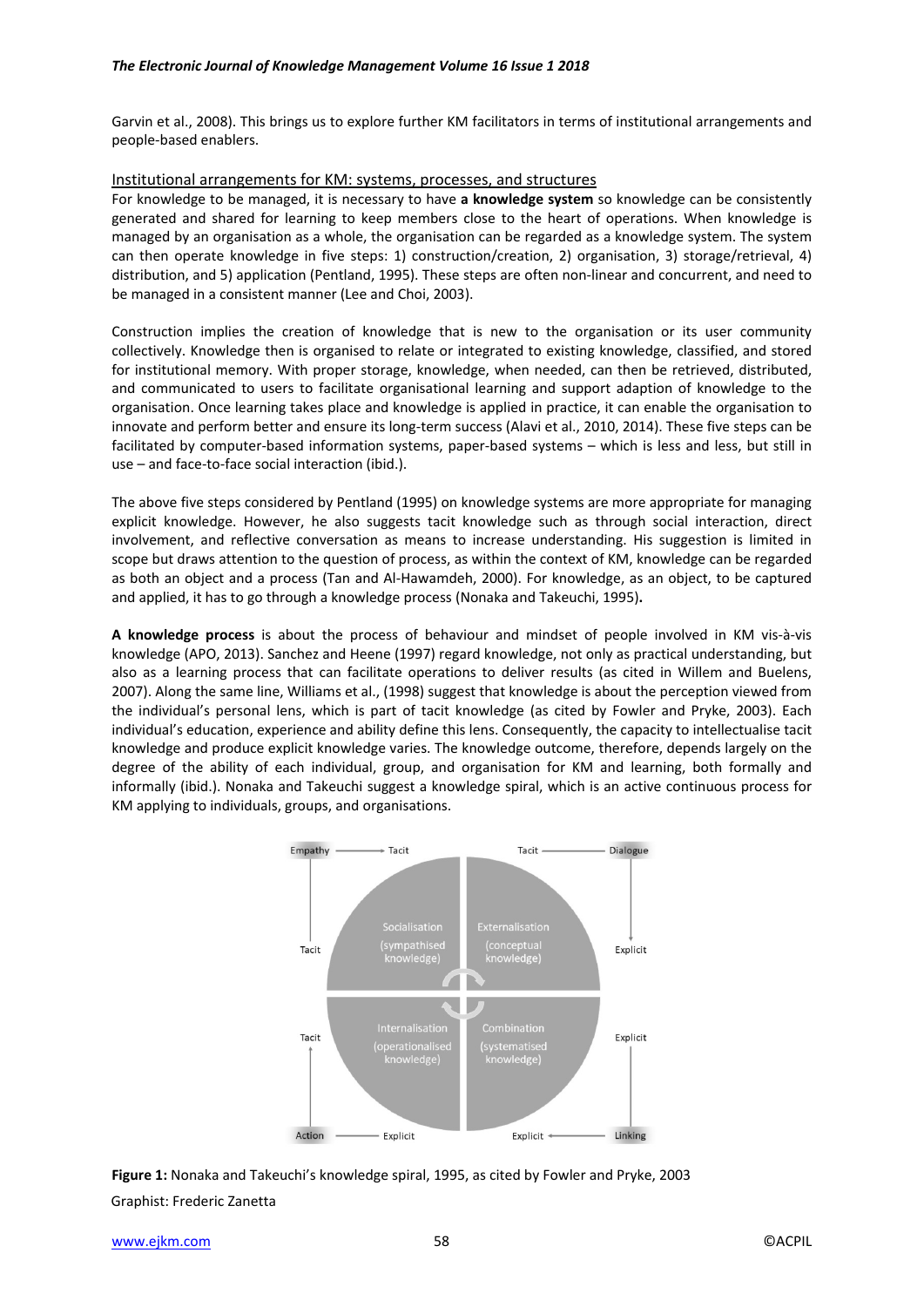This spiral process, which is more sophisticated than Pentland's five steps, considers both tacit and explicit knowledge. The process begins with empathy and socialisation that brings up tacit and sympathised knowledge. Further reflection and discussion, individually or in a group, then facilitate externalisation of knowledge for it to become explicit and conceptual knowledge. Then, combining with existing knowledge and linking with other relevant knowledge, it becomes systematised explicit knowledge. After knowledge application involving 'learning by doing', it becomes operational knowledge. The knowledge acquired can then be internalised and turned to tacit knowledge by individuals having applied the knowledge. This spiral cycle can be repeated successively through social interaction between tacit and explicit knowledge. The outcome can be amplified continuously by individuals to a group and to an organisation (Fowler and Pryke, 2003). This amplification by individuals is highlighted by Takeuchi (1998) through knowledge creation by frontline employees, knowledge conversion by middle managers, and knowledge cohesion by top management. In this process, knowledge creation is considered fundamental by many scholars, for instance, Jenkin (2013, p. 97) suggests adding an information foraging step that "captures how individuals engage with sources of data and information as part of the learning process" linking to each individual's initiation of tacit knowledge. Without knowledge creation, there will be no knowledge to manage.

The review and evaluation of KM is crucial in the process. Once knowledge has been processed, organisations need to evaluate and get regular feedback. The level of organisational effectiveness can be an indicator and considered as an important intermediate outcome of KM. Each successful result can further encourage employees to invest more effort in KM. With increased effectiveness, knowledge can be transformed into innovation and enhance organisational performance (Lee and Choi, 2003).

In addition to systems and processes, the third institutional arrangement as facilitator for KM is organisational structure.

**Organisational structure** can have a profound impact on the information flow and knowledge sharing within an organisation. Organisation theorists, such as Dalton et al. (1980), and Hage and Aiken (1967), consider three principle 'structuring' dimensions – specialisation, formalisation, and centralisation – that influence organisations' decision-making (as cited by Andrews, 2010). For instance, in an organisation, the number of occupational specialisations is a determinant of its division of labour and defines the complexity of its organisational structure (Hage and Aiken, 1967). Where more variety of professional activities is found, there is a greater need for wider participation in the organisational decision-making and for better distribution and utilisation of knowledge by its employees (ibid.).

However, in the public sector, very often the structure and its division of responsibilities into independent professional silos impede KM and organisational learning that is crucial for the integration of policies and service delivery (Bundred, 2006). Furthermore, large organisations are often broken down into several levels from senior management team to the frontline delivery of public services. Without a structure to create an enabling environment for KM, it is challenging to overcome gaps for policies to be learnt and implemented throughout different levels. For example, middle ranking management groups in the organisational structure and their role in knowledge generation, access control and transfer across business units have been recognised (Nonaka and Takeuchi, 1995), but often they are blamed being the cause of ineffective organisational management and KM (Fowler and Pryke, 2003).

Scholars consider that a less formal structure – an organic structure – that is flexible and flat can encourage initiatives from employees and increase the adaptability of the organisation in a dynamic, complex and fast changing world (Andrews, 2010; Alavi et al, 2014; Amiri et al, 2010). By the same token, Burns and Stalker (1961) suggest that an organisational structure with more openness and less formality in its system can promote employees' pro-activeness and interaction, and as a result enhance their problem-solving capacity (as cited by Alavi et al, 2014).

Likewise, delegation of authority and decentralisation can reduce organisational rigidity and can enhance a sense of ownership and generate ideas as it implies the faith of senior managers in the capacity of middle managers to make and execute decisions (Alavi et al, 2014; Andrews, 2010). It also creates trusting relationships at different levels to encourage collaboration. Decentralisation also favours decision-making with a bottom-up approach, as it facilitates the participation of frontline workers and communities, and consequently the inception of their tacit knowledge. Knowledge can be created from their direct involvement,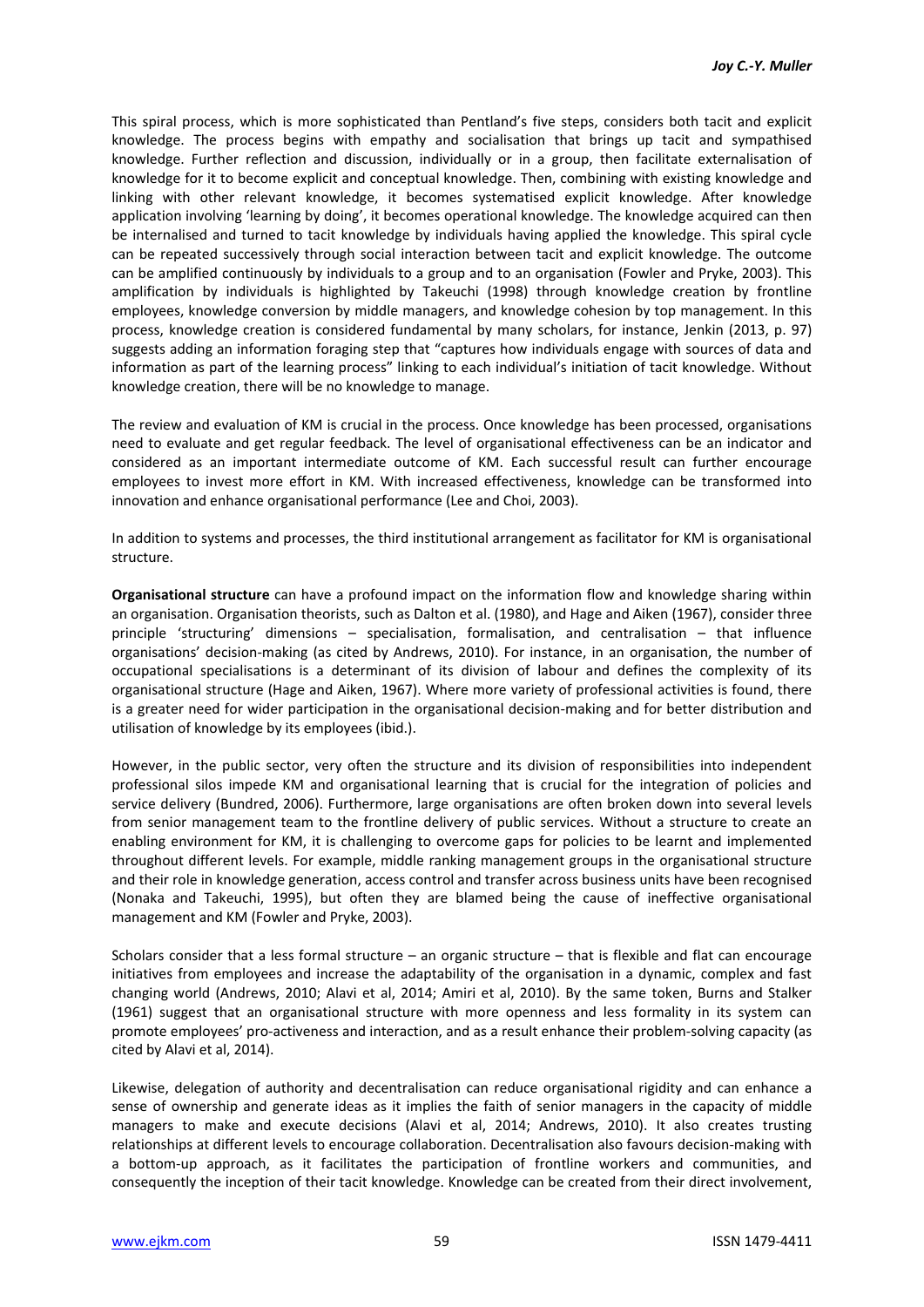#### *The Electronic Journal of Knowledge Management Volume 16 Issue 1 2018*

such as in identification of problems and needs, project development and management. Their participation can further encourage local engagement and ownership for sustainability (UN, 2011).

However, researchers also point out that decentralisation, when uncoordinated, appears to diverge shared values and allow alternatives to emerge, undermining the benefits of a collective vision (Andrews, 2010). In a similar vein, Smith (1985) considers that decentralisation may have a negative impact on the public services provision at the local level when local public authorities are not as efficient as central governments (as cited by UN, 2011; Bossert et al., 2015).

Decentralisation, therefore, presents both an opportunity and a challenge for governments to manage knowledge for policy implementation. Effective KM can provide solutions. Nevertheless, to address challenges, it is necessary to understand public sector's organisational structure, institutions and their effects in their own context, as well as ways to promote cross-boundary thinking.

In a nutshell, facilitated by appropriate KM systems, processes, and structures that an organisation puts in place, intra-organisational cooperation and acceptance of mutual accountability for KM can be increased (Sparrowe et al., 2001). KM enablers, such as people, culture, and leadership, can then be harnessed by such an enabling environment to support learning and contribute to senior managers' decision-making and collective performance (Lee and Choi, 2003; Syed-Ikhsan and Rowland, 2004).

#### Knowledge management enablers: people, culture, and leadership

As knowledge is people-based, it is suggested that organisations are best viewed as "social community specialising in speed and efficiency in the creation and transfer of knowledge" (Kogut and Zander, 1996, p. 503). To this extent, appropriate KM systems, processes, and structures can intensify the social relations within an organisation for it to capture its social capital and facilitate learning and performing. This social capital according to Putnam (2000) includes "social networks and the norms of reciprocity and trustworthiness that arise from them" (as cited by Andrews, 2010, p. 585). Where social capital flourishes, the closer the linkages are between people and units, so to accelerate the knowledge spiral and enhance collaboration (Nonaka and Takeuchi, 1995). As a result, it generates more frequent interactions between members in different functions or departments and can speed up knowledge sharing and learning within an organisation.

The following section will focus on three human factors  $-$  people, culture, and leadership  $-$  as essential enablers to increase social capital for effective KM.

**People** are the agents of KM, as people decide to create and share knowledge, to learn further, and act accordingly (Syed-Ikhsan and Rowland, 2004). It is also people who translate their tacit knowledge into the organisation's explicit knowledge. People are therefore the driving force behind KM. People need to be involved in the design of KM systems and processes and to assume responsibility for its success, for instance, for frontline workers and professionals' commitments to knowledge creation and action generation in knowledge application (Argyris, 1977; Bostrom and Heinen, 1977; Mintrom, 1997). It is, therefore, indispensable to manage people for effective KM. This management needs to include managers at various levels – local line leaders, executive leaders, and internal networkers – to ensure a continuous interactive knowledge process involving both people at the top and frontline levels and organisational learning in an integrated way (Senge, 1996; Takeuchi, 1998).

Training, therefore, needs to be provided to all members of an organisation in a way that they retain the responsibility to share their knowledge through available facilities (computer, paper, face-to-face discussions). The more people are trained, the more positive relationship between users and knowledge systems will be created that leads to enhanced KM (Syed-Ikhsan and Rowland, 2004).

Having **a culture** of sharing knowledge is fundamental for KM. For knowledge sharing to become a continuous process, it requires an organisation culture to promote it consistently so it can become a shared mission among members (Stoddart, 2001). McDermott and O'Dell (2001) define culture as "the shared values, beliefs and practices of the people in the organisation" (as cited by Syed-Ikhsan and Rowland, 2004, p.100). As culture is shaped by people, human interaction and socialisation, such as trust and collaboration, can affect knowledge creation and KM (ibid.). In an organisation where people enjoy trusting relationship and learning becomes a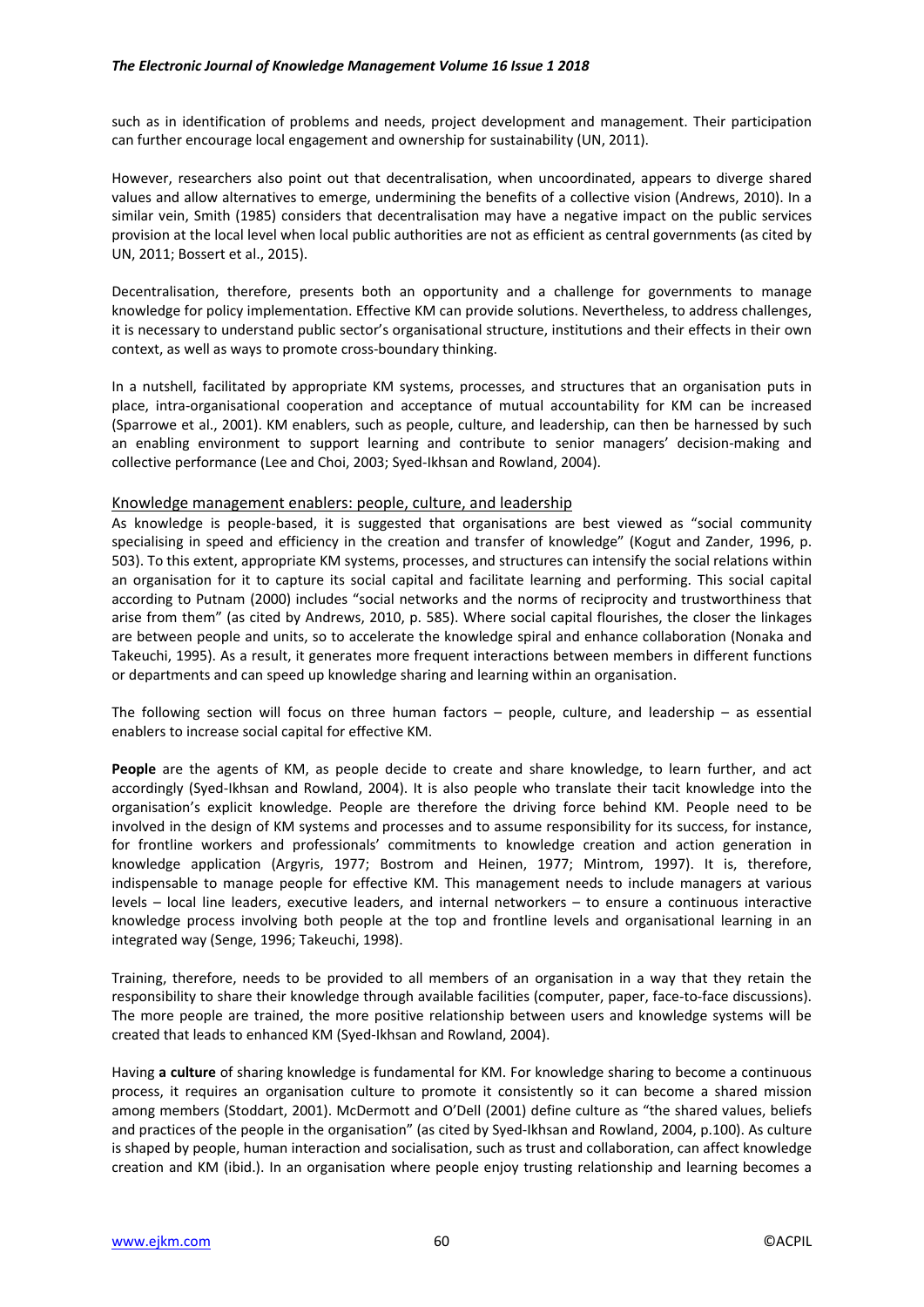culture, the likelihood that they share information and for KM to be successful is higher (Garvin et al., 2008). On the contrary, lack of trust can cause withholding information which is especially harmful when crossfunctional or intra-organisational joint effort for knowledge creation is required (Lee and Choi. 2003).

To foster a culture to facilitate KM, **leadership** provided by the senior management team can have a positive effect, particularly on the creation of knowledge asset (SyedIkhsan and Rowland, 2004). With clear directives, KM and learning can become a value of the organisation and owned by its members, who in turn can follow the agenda to share knowledge for it to be managed and further disseminated to the right people at the right time (Fenwick and McMillan, 2005). Therefore, leadership plays a decisive role in KM and can increase the effectiveness of knowledge transfer horizontally and vertically.

It is also recognised that leadership can reinforce learning (Garvin et al., 2008). Formal interventions from the top can provide guidance, create more structured groups for KM and learning, and improve organisational performance (Okhuysen and Eisenhardt, 2002). When leaders put emphasis on problem identification, knowledge creation and transfer, and reflective post-evaluations, the KM and learning activities are likely to proliferate across the organisation for it to increase efficiency and creativity and achieve its strategic innovation (Garvin et al., 2008; Crossan et al., 1999). The learning agenda provided by leaders, therefore, is key for KM and learning to happen at multi-levels (individual, group, and organisation) linking to social interactions within the organisation, for example with activities such as intuiting, interpreting, integrating, and institutionalising as suggested in the 4-I framework (Crossan et al., 1999).



### **Figure 2:** Organisational learning as a dynamic process – 4-l model of an organisational learning (Crossan et al, 1999)

### Graphist: Frederic Zanetta

Like the knowledge spiral, the 4-I framework recognises multi-level knowledge processes. While intuiting and integrating occur at the individual level, interpreting and integrating occur at the group level, and integrating and institutionalising occur at the organisational level (ibid.). With clear guidance and demonstration from leaders through their own behaviour for learning, the 4-I can be realised at all levels. It can facilitate for the practice to become a shared value so to tie the organisation together for learning to take place across the organisational structure.

In sum, the above literature review indicates that the level of institutional arrangements such as KM systems, processes, and structures including its three structuring dimensions – specialisation, formalisation and centralisation – defines the degree of opportunity that managers and employees can take initiatives with autonomy for KM and benefit its outcome for their performance. With a decentralised, flexible, less formal, flatter, and uncomplicated structure, the social capital within an organisation could be amplified by its members and a KM enabling culture sustained by leadership.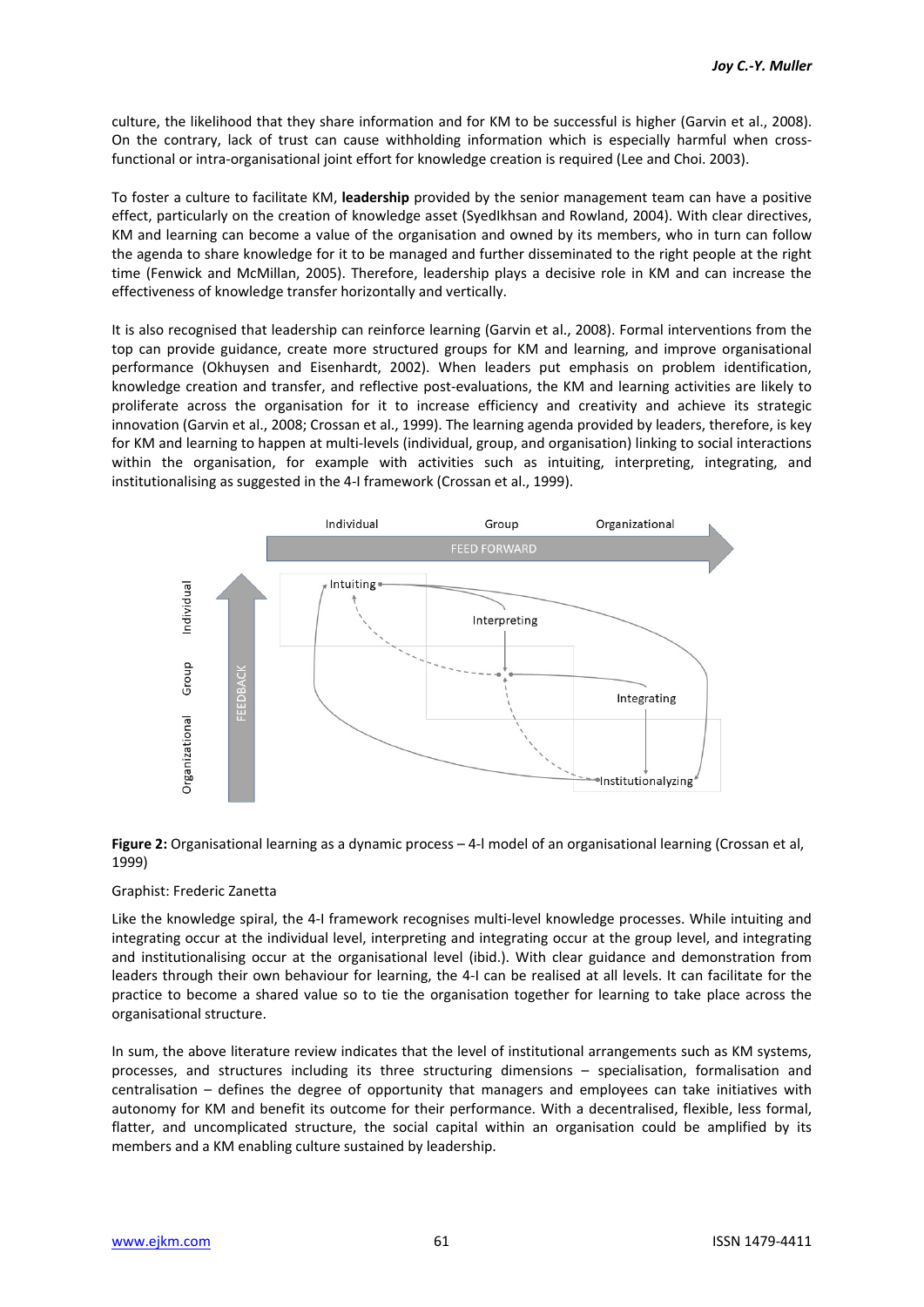The following case study will examine the strengths and weaknesses of the KM strategy of Pakistan for the implementation of MDG 4 (to reduce child mortality) and MDG 5 (to improve maternal health). It will also consider the role of tacit knowledge, especially in respect of bottom-up processes for translating tacit knowledge into explicit knowledge.

## **3. Implementation of MDG 4 and 5 in Pakistan – a case study**

In September 2000, the United Nations (UN) Millennium Declaration was adopted by Heads of Government, including Pakistan. Its associated MDGs, to be achieved by 2015, addressed extreme poverty in its various dimensions such as hunger, lack of primary education, gender inequality, child and maternal mortality, diseases, and environmental degradation.

However, development policies and their rhetoric have been challenging to translate into practice. In the implementation of the MDGs from 2001 to 2015, in some countries it took 10 years for governments to turn the goals into institutional commitments (Sarwa, 2015; Lucie et al. 2015). For policies requiring integration, horizontally to include multiple jurisdictions, and vertically through levels of government, the complexity involved increases (UN, 2015-b).

### Pakistan's context: health system and facility

Pakistan is administratively divided into four provinces (Punjab, Sindh, Khyber Pakhtunkhaw, and Baluchistan), the federal capital of Islamabad, and seven Federally Administered Tribal Areas. More than 73% of its population (189 million) live in rural areas (WB, 2015). Pakistan ranks in the Human Development Index the  $147<sup>th</sup>$  out of 188 countries (UNDP, 2016).



**Figure 3:** Pakistan's federal structure (ANP=Awami National Party. IMR=infant mortality rate. MMR=maternal mortality ratio. ICT=Islamabad Capital Territory. FATA=Federally Administered Tribal Areas. (Nishtar et al., 2013-a)

Pakistan's health services are ensured by public and private sectors. While the private health facilities tend to serve the affluent, the public sector serves the poor (Shaikh and Hatcher, 2005). The public health services are delivered at federal, provincial and district levels. Its network is composed of rural health centres (RHC), basic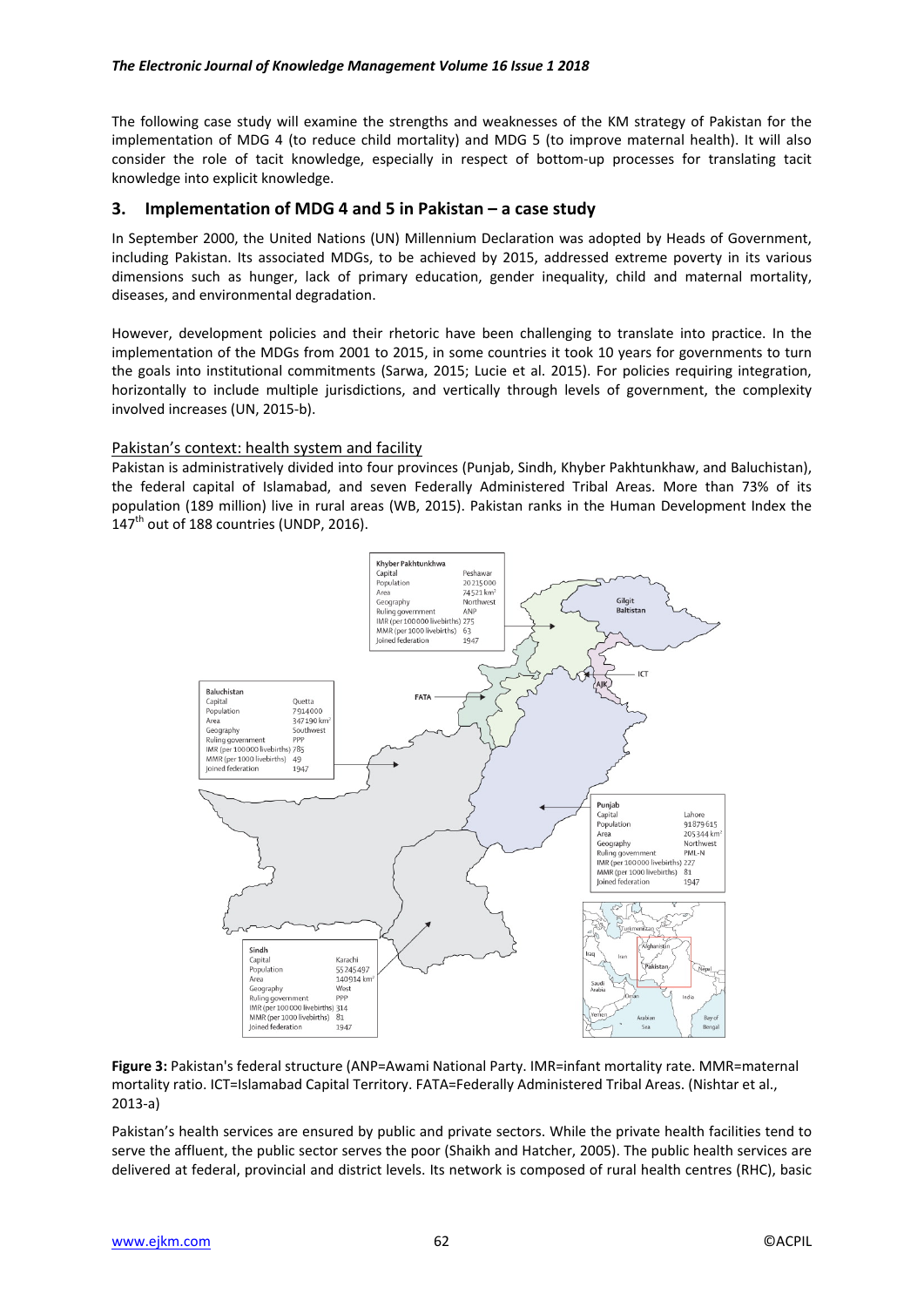health units (BHU), dispensaries, district and Tehsil headquarters hospitals and allied medical professionals (Wasti and Ahmad, 2017). Health in Pakistan has always received low fiscal support and poor political ownership (Bhutta et al, 2013). The government of Pakistan (GoP) spends only 0.9% of its gross domestic product (GDP) on health, which is low by any standard, even lower than Bangladesh (1.2%) and Sri Lanka (1.4%) (Nishtar et al., 2013-a; Shaikh and Hatcher, 2005). Consequently, the ratio of the availability of health professionals and one hospital bed versus population remains low – "the doctor population ratio stands at 1:997, dentist 1: 10'658, and hospital bed 1: 1'584" (Shaikh and Hatcher, 2005., p. 187).

To increase provision of primary health care and communication between the communities and the health system, the Lady Health Workers (LHWs) programs was launched by the GoP in 1994, and with time, it has gained an international reputation with their grass roots coverage plans (Hafeez et al. 2011). LHWs are recruited according to a well-defined process and selection criteria. After being trained at either a BHU or RHC (or a Tehsil headquarters hospital) for 15 months, they reach out to communities. Each is responsible for approximately 1'000 people's health within a catchment area of 200 houses and are supported directly by the network (ibid.).

Country-wide the GoP has deployed 110'000 LHWs, whose peer status has effectively connected each patient to a government health facility (Zhu et al., 2014). In the areas served by the LHWs, the health indicators are better than the national average (Hafeez et al., 2011)

### Pakistan's achievement of the MDG 4 and 5

When the Millennium Declaration was adopted, Pakistan committed to achieving MDGs. For Pakistan, two important targets were MDG 4 and 5, as improving maternal, new born, and child health (MNCH) is essential for its development (Islam, 2004). Precisely, the government committed to:

- 1. Reducing the under-5 mortality rate: in infant mortality rate from 72 to <55 per 1'000 live births, and the new born mortality rate from 55 to <40 per 1'000 live births; and
- 2. Reducing the maternal mortality rate from 276 per 100'000 to 140 per 100'000 live births by 2015 (Mahmud et al., 2011).

However, since the government's commitment, the pace to achieve these two goals had been slow. For both MDGs, as assessed by the government, it was unlikely that Pakistan would achieve their targets by 2015 (GoP, 2010). In 2011, the GoP therefore developed a KM strategy and implementation plans, effective from 2011 to 2015, for better making and applying policies and programs to achieve MDG 4 and 5 (MacDonald, n.d.; TRF, 2011). The strategy also set up KM functions in the health sector in selected provinces (Punjab and Khyber Pakhtunkhwa) and identified the KM role of the federal and provincial governments following the devolution of power in 2011.

### KM strategy to support the achievement of the MDG 4 and 5 (TFR, 2011) – an analysis

For developing the strategy, the GoP conducted a series of consultations with stakeholders (federal and provincial governments, UN and donor agencies in country, other organisations and the private sector). Identified KM challenges included:

- lack of intermediary channels to link health authorities, workers, to users;
- inability to share broadly information and knowledge;
- absence of comprehensive and accessible information for policy makers and implementers;
- poor utilisation of information and communications technology (ICT) to facilitate KM; and
- need of multiple media support to develop an appropriate KM system suitable to local conditions (ibid.).

To address the challenges, stakeholders agreed on seven principles to develop this particular KM strategy. It should focus on MDG 4 and 5 for improving maternal, neonatal, and child health; be owned and driven by the Provinces; be grounded by institutional realities; be supported by provinces-national, provinces-provinces, and province-districts links; be able to demonstrate results; be mindful to key elements such as target users, organisations, thematic areas, communication mechanisms and tools; and be flexible, practical and tailored to each Province's need (ibid.).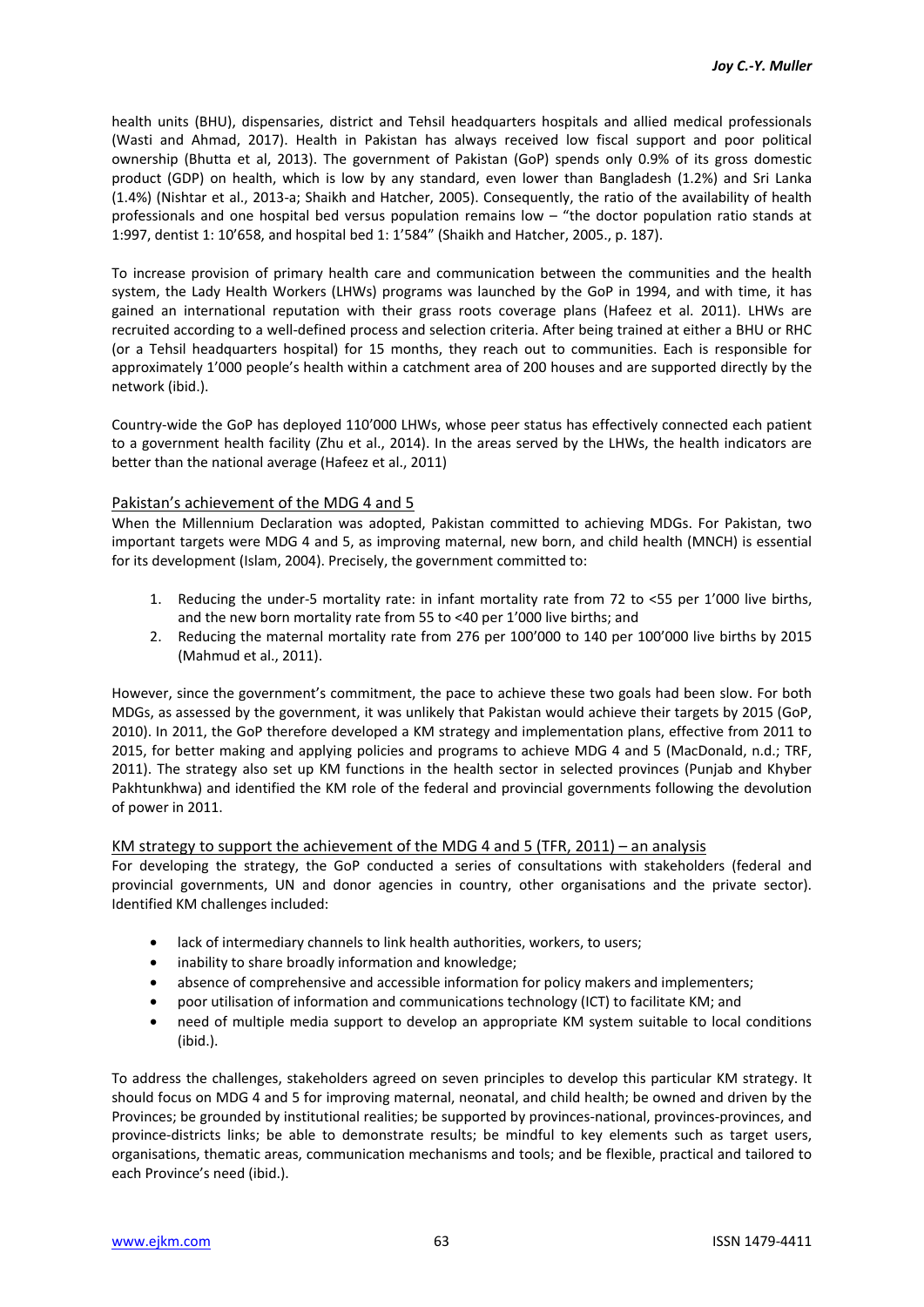Within this context, the following analysis will firstly consider whether the measures contained in the KM strategy appear to cover the key themes identified in the literature review as being important for KM, namely institutional arrangements (systems, processes, and structures) and social interaction (people, culture, and leadership), so to examine the strengths and limitations of the strategy. Secondly, it will discuss the importance of bottom-up approach, including the involvement of frontline workers at the grass-root level in KM. Thirdly, the role of Lady Health Workers (LHWs) of Pakistan in KM, particularly in translating tacit knowledge to explicit knowledge to create knowledge, will be examined.

### 1. Institutional arrangements and social enablers

For the implementation of the strategy, the GoP suggested a few measures known as HOTT components – human resources, organisations/institutional arrangement, tools and technologies, thematic areas (TRF, 2011). These measures covered the factors discussed in the literature review, such as institutional arrangements (systems, processes, and structures) and social interaction (people, culture, and leadership). For instance:

- Systems: the strategy included KM into professional competency requirement and supported by human resource management;
- Processes: the strategy assessed existing KM efforts and the outcome supporting the development of the KM strategy for it to maximise its effect in identified thematic areas;
- Review and evaluation: the strategy developed indicators to measure KM's intermediate outcome and progress made in health service delivery;
- Structures: the strategy provided a clear overview on the "know-how" and "know-what" for KM between federal-provinces and province-province;
- People and culture: the strategy suggested as first steps to determine ways people are connected socially and professionally, and provide training to people to understand and apply KM; and
- Leadership: the strategy suggested appointing a senior manager as champion to provide guidance and lead to new organisational structures to facilitate KM.

However, the strategy and its suggested implementation plans appear to put more emphasis on institutional arrangements to increase KM efficiency, for instance, the approach to oversight for the KM hub mechanism at the provincial level, as shown in Figure 4 (TRF, 2011). At this level, a high-level official such as the Health Secretary, should chair a technical working group – the KM Working Group – which would be convened by the Director of the Health Sector Reform Unit and serviced by relevant health units. It would "promote and oversee the implementation of systematic processes for the collection, analysis, expert review and communication of information and knowledge for achieving MDGs 4 and 5 in the Province" (TRF, 2011, p. 29).



**Figure 4:** Approach to oversight for the KM hub mechanism at the provincial level, Pakistan Graphist : Frederic Zanetta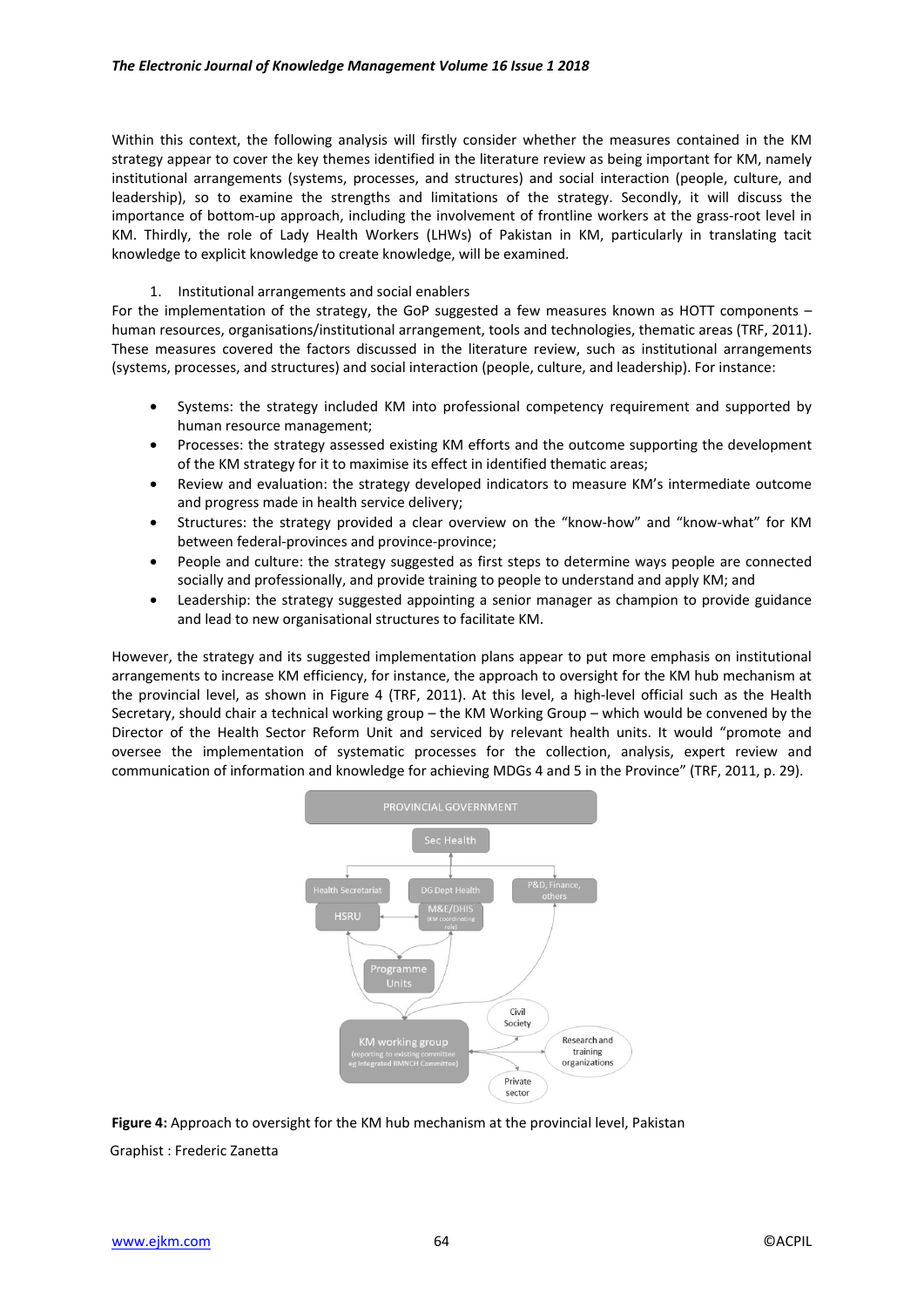This hub model and the strategy did set up a structure to involve not only key stakeholders internally but also externally including relevant UN agencies and other organisations, and provide an idea on knowledge flow, but only with managers as the target (TRF, 2011). The involvement of individuals at lower levels was not considered. Although the strategy highlighted the need for understanding ways people connect as one of the first steps to introduce KM, it did not provide guidance to strengthen social enablers, such as through people, culture, leadership, and the creation of an environment in which trust can flourish. Elements relating to the application of the knowledge spiral and the 4-I framework, as discussed before, were completely missing in its implementation plans. As a result, the expected outputs of the strategy were limited to focusing on improved organisational oversight, enhanced KM structure, and tools. It did not consider improved social enablers for KM and better cohesion of health policies and collaboration at federal and provincial levels for enhanced health outcome at the district and community levels.

### 2. Bottom-up approach

Despite the political will demonstrated through the 2009 Karachi Declaration for concerted effort at federal, provincial and district levels to improve health of mothers and children and family planning, the devolution of power from federal government to the provinces in Pakistan under the 18<sup>th</sup> Constitutional Amendment (effective 1 July 2011) had complicated the development and implementation of the KM strategy, as each province was then expected to develop its own population and health policy, and produce results (JSI, 2009; Nishtar et al., 2013-a).

With this power devolution, most of the responsibilities listed in the constitution, as well as the majority of preventive health programmes, were transferred to the provinces (TRF, 2011). The strategy, made after assessments at federal and provincial levels, defined KM functions and clear division of tasks. It stated that at the federal level, its KM responsibility was to collect and disseminate best practices, while at the provincial level, its responsibility was for routine data collection, its synthesis and communication (ibid.).

However, in this KM strategy, the structure was set in a formal way and the KM target audience was at decision-maker and manager's levels. The institutional arrangements as demonstrated in the hub model also bypassed the involvement of health workers at the levels lower than provincial level managers. This formal approach and focus on the manager's level could be explained by "the overall conservative feudal character of the broader society" of Pakistan as men occupy mostly managers or health policy makers' positions (Islam, 2004, p. 4-5). It could have led to the non-inclusion of women health workers in KM because of their lack of access to decision-making processes and their lower social-economic status, and consequently "reinforce[d] the gender bias of the health and care system" and had a negative impact on KM (Islam, 2004, p.5).

For instance, and surprisingly, the role of Lady Health Workers (LHWs) was barely mentioned in the KM strategy. The step of generating knowledge in the system by frontline health workers with a bottom-up approach was missing. Despite the challenges such as the lack of linkage between health authorities, workers and users and the inability to share information were identified, the strategy did not address and propose solutions. The KM systems, processes and structures were not made to facilitate knowledge creation. The important role of frontline health workers in knowledge creation for sharing and knowledge application after learning was ignored.

### 3. Translating tacit knowledge into explicit knowledge for knowledge creation

As discussed above, KM becomes complex where a greater variety of professional specialisations is found, as there is a greater need for wider participation in KM. For KM to improve maternal and child health, it needs to capture social issues as determinants of health, such as poverty, malnutrition, gender inequality, illiteracy etc. (Hafeez et al., 2011). In Pakistan, the lower status of women in the country is reflected in the poor provision of economic opportunities, nutritional deficit in women, and insufficient visits to hospitals for prenatal check-ups (Islam, 2004). These issues need to be considered in KM to provide a better picture to improve health. Thus, the involvement of frontline health workers to collect information and create knowledge is required.

Under the 18<sup>th</sup> Constitutional Amendment, the districts have been given administrative and financial autonomy in almost all sectors, including health (Shaikh and Hatcher, 2005). At the community level, LHWs have been "agents of change" by providing integrated preventive and curative health services to their neighbours, which is particularly needed by women and children in poor and underserved areas and for the achievement of the MDG 4 and 5 (Zhu et al., 2014, p. 3; Hafeez et al., 2011).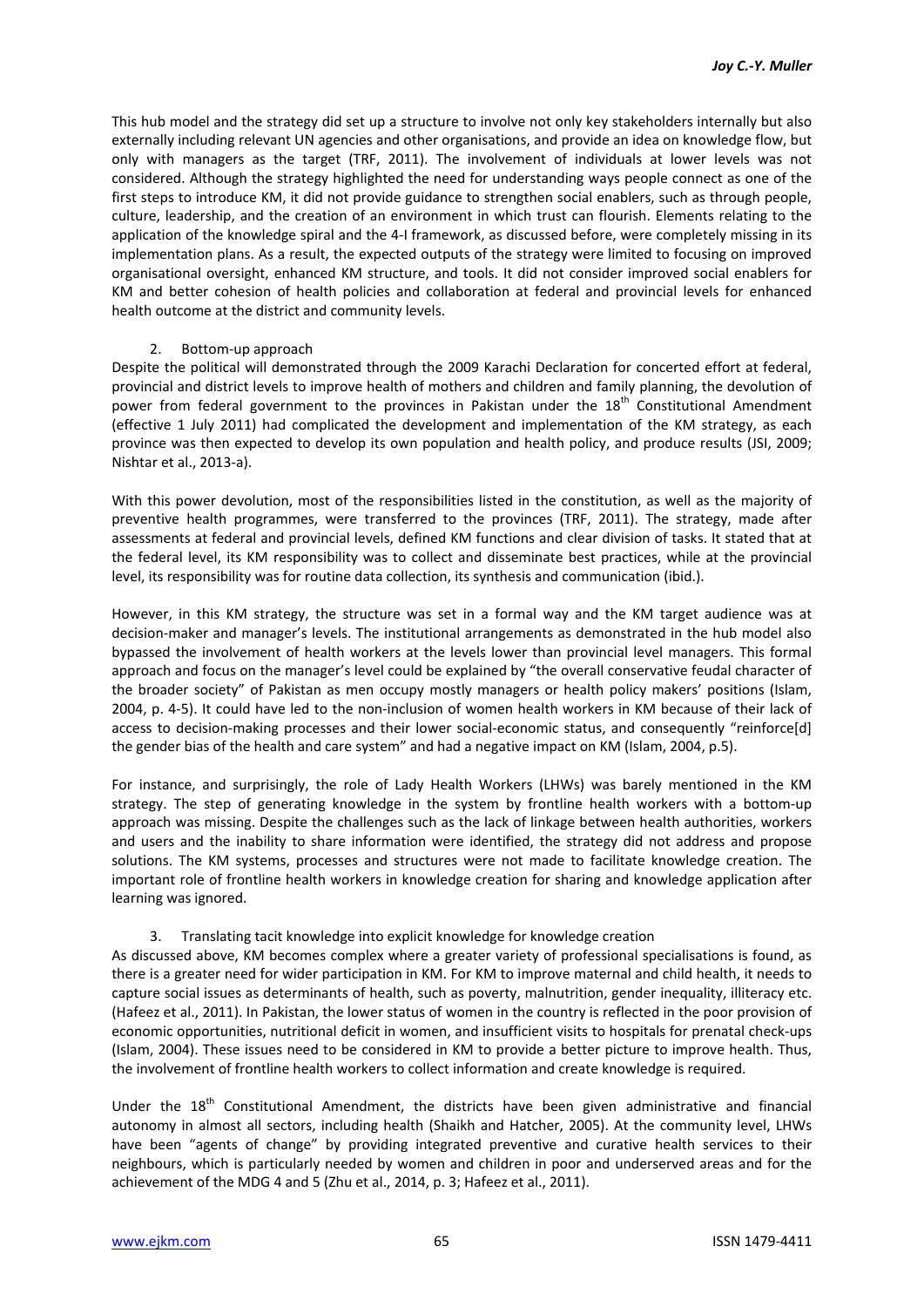The LHW network, with its community-based presence and understanding of the local customs and languages, has been appreciated and enabled LHWs to play a catalyst role to bring neighbours closer (Hafeez et al. 2011). The social capital that they generate at the community level and its potential should not be neglected for KM. With appropriate training and recognition of their role and with improved social-economic status, LHWs can actively seek out information as required, forage information by translating tacit knowledge into explicit knowledge (Jenkin, 2013). The creation of knowledge in this way could provide a better picture of health to managers as it covers areas of social determinants of health and solutions could be found with an integrated approach.

In fact, LHWs have been the agent and starting point at the individual and group levels for KM, and for knowledge application. They have been performing intuiting, interpreting, and integrating – the first three steps of the 4-I framework of organisational learning (Crossan et al., 1999). With training, LHWs could, by interpreting the observations and experiences acquired from their family visits, to create required explicit knowledge from tacit knowledge. This knowledge could then be transferred to Lady Health Supervisors and then as a group, with interpreting and integrating, to generate knowledge at the community and district levels. Knowledge could then be forwarded for provincial level managers' collection, conversion, monitoring and evaluation. Supported by an adequate KM system, knowledge could be institutionalised to inform policy makers of the GoP. As the performance of LHWs is critical for the provision of essential health services to the community in Pakistan, the GoP might benefit from further investment in LHWs' development to enhance their capacity, so that relevant knowledge could be generated, managed, and applied for health improvement (Islam, 2004; Hafeez et al., 2011; Sabih et al., 2010).

# **4. Conclusion**

For KM to support policy making and implementation, knowledge needs first to be created, including through the transformation of tacit knowledge into explicit knowledge. It needs to involve trained community-based workers so their inputs into KM systems and outputs for results become meaningful. Pakistan's KM strategy for achieving MDG 4 and 5 was made with managers as their target audience. Though managers could increase the likelihood of KM through fostering a knowledge sharing culture, they would need knowledge to be generated by frontline health workers. The case study demonstrates the value of LHWs in knowledge creation, not only in health but also in areas of social determinants of health. LHWs, with training, could be equipped with necessary skills, as indicated in the 4-I Framework, to take note of their findings and translate the information into explicit knowledge for sharing and application by others.

The optimisation of the LHW network and LHWs' role for them to become a key for KM could promote improvement of health and related social development at local communities (Nishtar et al, 2013-b; Bhutta et al., 2013).

The GoP's investment to enhance LHWs would need to combine with efforts to "better focus on equity, community participation, and inter-sectoral action on social determinants of health", so that the LHW's could become an integral component of district health system operating in the framework of Primary Health Care of Pakistan to sustain its benefits (Hafeez et al., 2011, p. 214). A well performing district health system can then empower health policy implementation at provincial and national levels (Sabih et al., 2010).

In conclusion, users and managers of knowledge need to jointly assess the knowledge requirements of the organisation to develop appropriate systems, processes, and organisational structures and to put them in place. It is necessary to identify who are the knowledge holders (people) in different departments at various levels and their ways to connect. It is also imperative to understand in what kind of environment (culture) the knowledge is to be shared and with whom, who leads and how (leadership), and what kind of outcome can be expected at different KM stages to facilitate evaluation. Solutions identified and supported by leaders could enhance the KM outcome. Special attention should be paid to knowledge creators, such as frontline workers who can transform tacit knowledge into explicit knowledge for bottom-up sharing and organisational learning.

The same approach applies to KM in the context of sustainable development, for example to achieve SDGs. For cross-sectoral policies to be implemented, relevant knowledge needs to be first created and shared by individuals or groups. The sharing could be challenging in the public sector due to the hierarchical and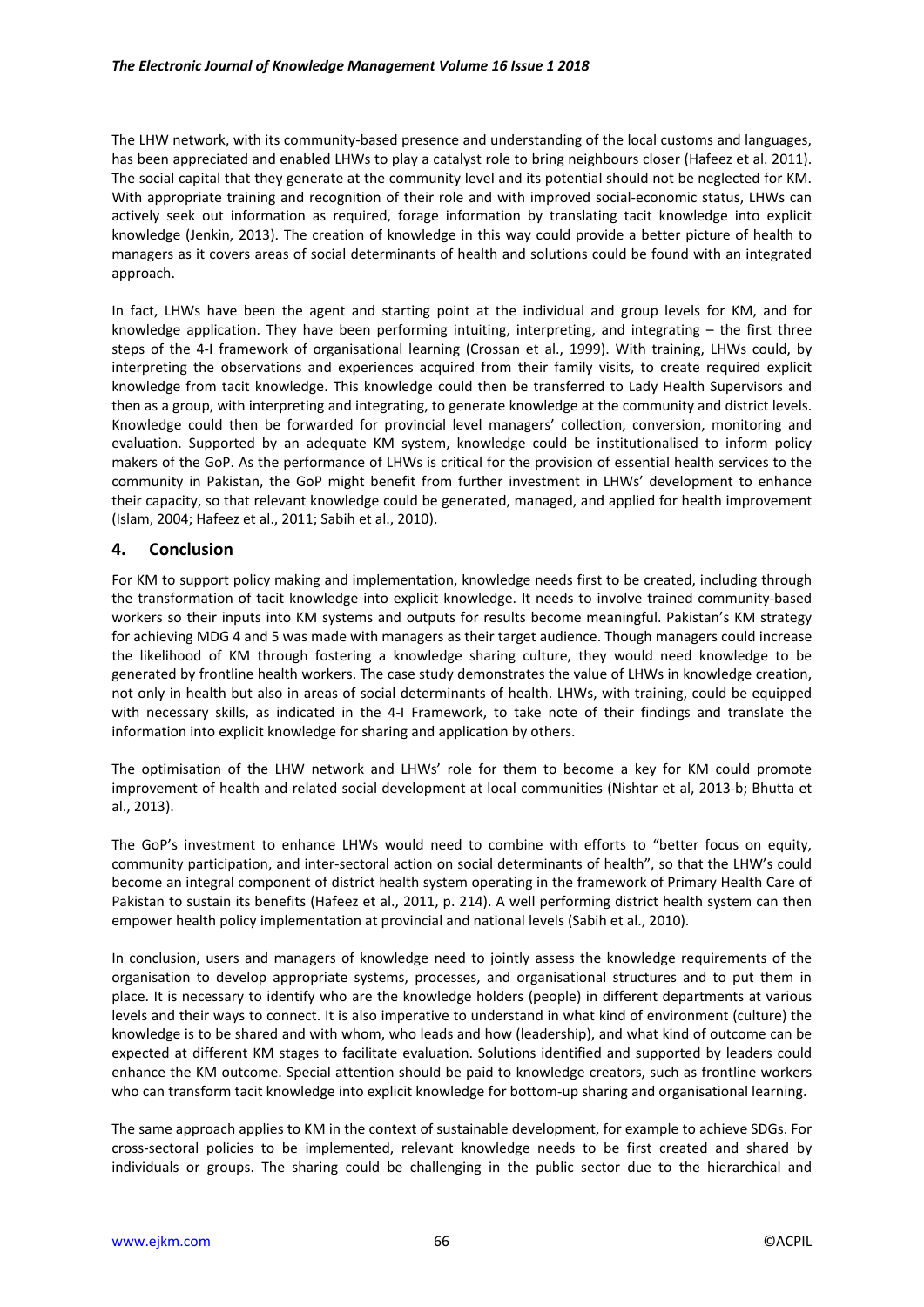bureaucratic setting of government agencies (Liebowitz and Chen, 2003). However, with appropriate institutional arrangements and commitment of employees and leadership to foster an enabling culture, knowledge, as well as know-how and skills lodged in an organisation, can be better captured and shared for learning and innovation (Andrews, 2010). The involvement from frontline workers to government officials could facilitate KM operations horizontally and vertically in a collaborative culture. The knowledge provided could then support government's policy making and implementation, for instance to achieve sustainable development in an integrated way.

#### **References**

Andrews, R. 2010. Organisational social capital, structure and performance. *Human Relations*, Vol. 63, No. 5, pp. 583-608. Argyris, C. 1970. Management information systems: the challenge to rationality and emotionality, *Management Science*, Vol. 17, No. 6, 1970, pp. B2

- Alavi, M., and Leidner, D. E. 2001. Review: Knowledge management and knowledge management systems: Conceptual foundations and research issues. *MIS Quarterly*, 25, 1 (2001), pp. 107-136.
- Alavi, S., Wahab, D. A., and Muhamad, N. 2010. Exploring the relation between organisational learning and knowledge management for improving performance. Paper read at the International Conference on Information Retrieval and Knowledge Management (CAMP10), Shah Alam, Malaysia.
- Alavi, S., Wahab, D. A., Muhamad, N., and Shirani, B. A. 2014. Organic structure and organisational learning as the main antecedents of workforce agility. *International Journal of Production Research*, 2014, Vol. 52, No. 21, pp. 6273-6295.
- Amiri, A., Naghi, M. R. and Omrani, A. 2010. Studying the impacts of organisational organic structure on knowledge productivity effective factors case study: Manufacturing units in a domestic large industrial group. *European journal of Scientific Research*, 40 (1), pp. 91-101.
- APO, 2013. Knowledge Management for the Public Sector. Asian Productivity Organisation. Edited by Talisayon, S. [Online]. Available at: http://www.apo-tokyo.org/publications/wpcontent/uploads/sites/5/Knowledge-Management-for-the-Public-Sector-2013.pdf. [Accessed 15 July 2017].
- Beechler, S. and Bird, A. 1999. *Japanese Multinationals Abroad: Individual and Organisational Learning*. Oxford University Press, USA.
- Bossert, T. J., Mitchell, A. D., and Janjua, M. A. 2015. Improving health system performance in a decentralised health system: capacity building in Pakistan. Health Systems & reform, Vol. 1, No. 4 2015, pp. 276-284.
- Bostrom, R., and Heinen, J. 1977. MIS problems and failures: a socio-technical perspective. *MIS Quarterly*, Vol. 1, No. 3, 1977, pp. 17-32.
- Bundred, S. 2006. Solutions to silos: joining up knowledge. *Public Money & Management*, Vol 26, No. 2, pp. 125-130.

Burns, T. and Stalker, G. M. 1961. *The Management of Innovation*. London: Tavistock Publications.

- Bhutta, Z. A., Hafeez, A., Rizvi, A., Ali, N., Khan, A., Ahmad, F., Bhutta, S., Hazir, B., Zaidi, A., Jafarey S. N. 2013. Reproductive, maternal, newborn, and child health in Pakistan: challenges and opportunities. Lancet, 2013: 381: 2207-18.
- Crossan, M., Lane, H. W. and White, R. E. 1999. An organisational learning framework: from intuition to institution. *The Academy of Management Review*, Vol. 24, No. 3, July 1999, pp. 522537.
- Dalton, D. R., Todor, W. D., Spendolini, M. J., Fielding, G. J., and Porter, L. W. 1980. Organisational structure and performance: A critical review. *Academy of Management Review*, Vol. 5, No. 1, pp. 49-64.
- Fenwick, J., and McMillan, J. 2005. Organisational learning and public sector management: an alternative view. *Public Policy and Administration*, Vol. 20, No. 3, Autumn 2005.
- Fowler, A., and Pryke, J. 2003. Knowledge management in public service provision: the Child Support Agency. *International Journal of Service Industry Management*, Vol. 14, Issue 3, pp. 254283.
- Garvin, D. A., Edmondson, A. C., and Gino, F. 2008. Is yours a learning organisation? *Harvard Business Review*, March 2008.

GoP 2010. *Development amidst crisis – Pakistan Millennium Development Report 2010*. Government of Pakistan. [Online]. Available at: http://www.pk.undp.org/content/pakistan/en/home/library/mdg/pakistan-millenniumdevelopmentgoals-report-2010.html. [Accessed 31 May 2017].

- Hafeez, A., Mohamud, B. K., Shiekh, M. R., Shah, S. A. I., and Jooma, R. 2011. Lady health workers programme in Pakistan: challenges, achievements and the way forward. J Pak Med Assoc. 2011, March, Vol. 61, No. 3, pp. 210-5.
- Hage, J., and Aiken, M. 1967. Relationship of centralisation to other structural properties. Administrative Science Quarterly, Vol. 12, No. 1, pp 72-93.
- Holsapple, C. W., and Singh, M. 2000. Electronic commerce: From a definitional taxonomy toward a knowledgemanagement view. *Journal of Organisational computing and Electronic Commerce*, 10, 2000, pp. 149-170.
- Ichijo, K., Krogh, G., and Nonaka, I. 1998. Knowledge enablers. *Knowing in Firms*. Krogh, G., Roos, J., and Kleine, D. (eds.), Thousand Oaks, CA: Sage, 1998, pp. 173-203.
- Islam, A. 2004. Health-related Millennium Development Goals: Policy challenges for Pakistan. Canadian International Development Agency. [Online]. Available at:

http://www.jpma.org.pk/PdfDownload/379.pdf. [Accessed 30 May 2017].

Jenkin, T.A. 2013. Extending the 4-I organisational learning model: information sources, foraging processes and tools. Administrative Science, 2013, Vol. 3, pp. 96-109. [Online]. Available at: www.mdpi.com/2076-3387/3/3/96/pdf. [Accessed: 15 May 2017].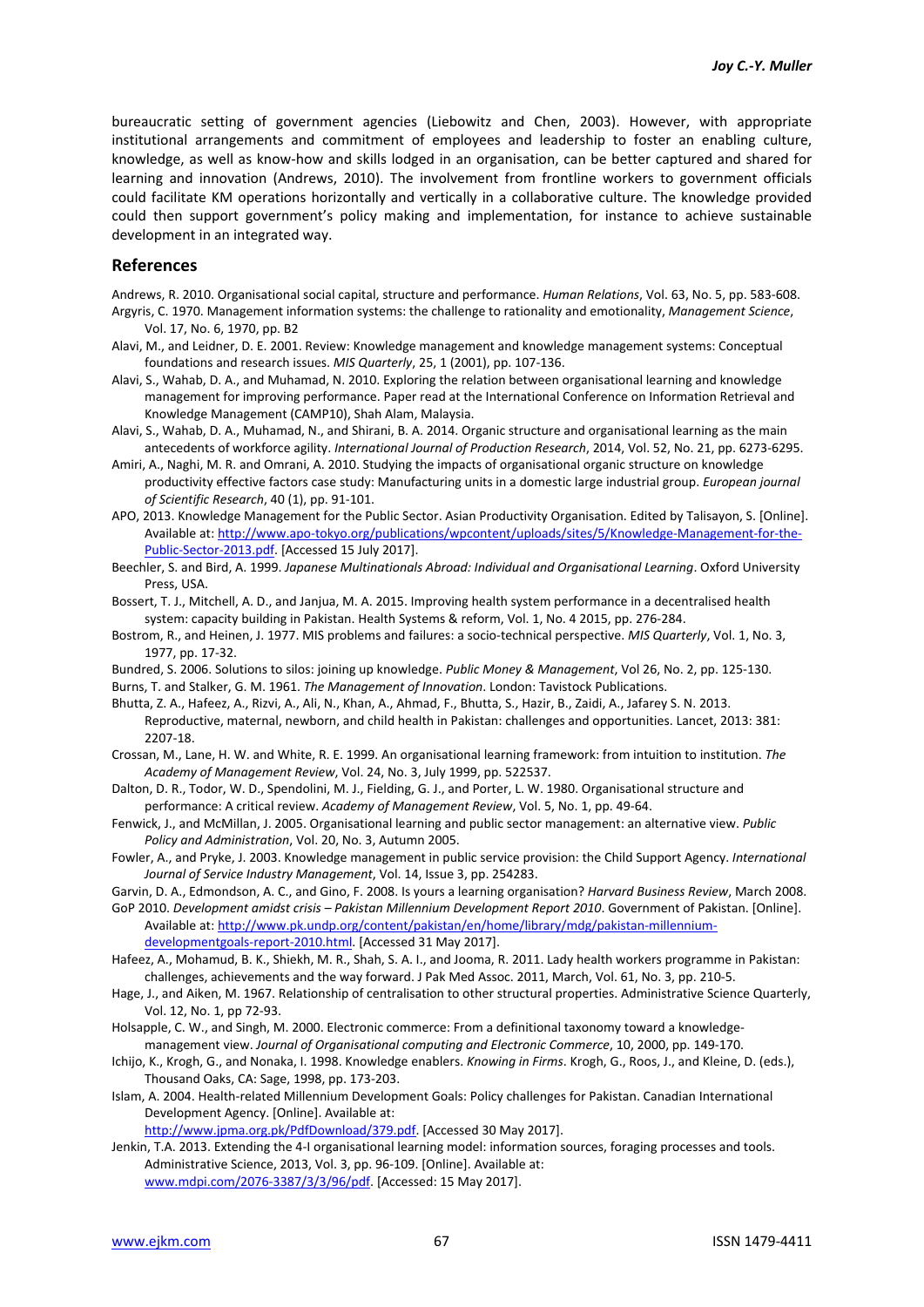#### *The Electronic Journal of Knowledge Management Volume 16 Issue 1 2018*

- JSI (2009). PAIMAN News Roundup. July-September 2009. JSI Research and Training Institute, Inc. [Online]. Available at: http://paiman.jsi.com/Resources/Docs/8qtr\_newsletter.pdf. [Accessed 29 May 2017].
- Kogut, B., and Zander, U. 1996. What do firms do? Coordination, identity and learning. *Organisation Science*, Vol. 7. No. 5, pp. 502-518.
- Lee, H., and Choi, B. 2003. Knowledge management enablers, processes, and organisational performance: an integrative view and empirical examination. *Journal of Management Information Systems*, Vol. 20, No. 1, pp. 179-228.
- Liebowitz, J. and Chen, Y. 2003. Knowledge sharing proficiencies: the key to knowledge management, in Holsapple, C. W. (Ed.), *Handbook on Knowledge Management 1: Knowledge matters*, Springer-Verlag. Berlin, pp. 409-424.
- Lucie, P., Khan, A., and Hoy, C. 2015. Piecing together the MDG puzzle: domestic policy, government spending, and performance. Working paper 426, ODI, Nov. 2015.
- MacDonald, M. (n.d.) Technical Resource Facility, Pakistan. [Online]. Available at:

https://www.mottmac.com/article/6390/technical-resource-facility-pakistan. [Accessed 31 May 2017].

- Mahmud, G., Zaman, F., Fafarey, S., Khan, R. L., Sohail, R. Fatima, S. 2011. Achieving Millennium Development Goals, 4 and 5 in Pakistan. BJOG, 2011, Vol. 118 (supp. 2), pp. 69-77.
- Mintrom, M. 1997. Policy entrepreneurs and the diffusion of innovations. *American Journal of Political Science*, Vol. 41, No. 3, pp. 738-770.
- Nishtar, S., Boerma, T., Amjad, S., Alam, A. Y., Khalid, F., Haq, I. U., and Mirza Y. A. 2013-a. Pakistan's health system: performance and prospects after the 18th Constitutional Amendment. Lancet 2013; 381, pp. 2193-206.
- Nishtar, S., Bhutta, Z., Jafar, T. H., Ghaffar, A., Akhtar, T., Begali, K., Isa, Q. A., and Rahim, E. 2013-b. Health reform in Pakistan: a call to action. Lancet 2013; 381, pp. 2291-97.
- Nonaka, I., and Takeuchi, H. 1995. *The Knowledge Creating Company*. pp. 74-80, Osford University Press, 1995, New York. Okhuysen, G. A., and Eisenhardt, K. M. 2002. Integrating knowledge in groups: how formal interventions enable flexibility. Organisation Science, Vol. 13, No. 4, 2002, pp. 370-386.
- Oxford, (n.d.). [Online]. Available at: https://en.oxforddictionaries.com/definition/knowledge. [Accessed 23 May 2017].
- Pentland, B. T. 1995. Information systems and organisational learning: the social epistemology of organisational knowledge systems. *Accting., Mgmt. & Info. Tech*., Vol. 5, No. 1 pp. 1-21, 1995.
- Polanyi, M. 1962. *Personal Knowledge.* [Online]. Available at: https://books.google.ch/books?hl=en&lr=&id=QPPIBQAAQBAJ&oi=fnd&pg=PP1&dq=personal+kn owledge+polanyi&ots=K272lRaAyX&sig=WZUJdveBBYBLxKKt3nOuxwzq25k#v=onepage&q=pers onal%20knowledge%20polanyi&f=false. [Accessed 23 May 2017]. Routledge & Kegan Paul Ltd.
- Polanyi, M. 1966. *The tacit dimension*. [Online]. Available at: https://monoskop.org/images/1/11/Polanyi\_Michael\_The\_Tacit\_Dimension.pdf. Doubleday and Co., Garden City, NY. [Accessed 23 May 2017].
- Ruggles, R. 1998. The state of the notion: knowledge management in practice. *California Management Review*, Vol. 40, No. 3, Spring 1998, pp. 80-89.
- Sabih, F., Bile, K. M., Buehler, W., Hafeez, A., Nishtar, S., and Siddiqi, S. 2010. Implementing the district health system in the framework of primary health care in Pakistan: can the evolving reforms enhance the pace towards the Millennium Development Goals? *Eastern Mediterranean Health Journal*, Vol. 16, supplement, 2010.
- Sarwa, M. B. 2015. National MDG implementation: lessons for the SDG era. ODI, Working paper 428, November 2015. [Online]. Available at: https://www.odi.org/sites/odi.org.uk/files/odiassets/publications-opinion-files/10003.pdf. [Accessed 15 May 2017].
- Senge, P. M. 1996. Leading learning organisations the bold, the powerful and the invisible. *The Leader of the Future*, Goldsmith and F. Hesselbein, Eds. The Peter F. Drucker Foundation.
- Serrat, O. 2009. Building a learning organisation. Knowledge Solutions, Asian Development Bank. May 2009. [Online]. Available at: https://www.adb.org/sites/default/files/publication/27563/buildinglearning-organization.pdf. [Accessed 9 May 2017].
- Shaikh, B. T., and Hatcher, J. 2005. Health seeking behaviour and health service utilization in Pakistan: challenging the policy makers. *Journal of Public Health*. Oxford University.
- Smith, B. C. 1985. *Decentralisation: The Territorial Dimension of the State.* George Allen & Unwin, London.
- Sparrowe, R. T., Liden R. C., Wayne, S. J. and Kraimer, M. L. 2001. Social networks and the performance of individuals and groups. *Academy of Management Journal*, Vol 44, No. 2, pp. 316325.
- Stoddart, L. 2001. Managing intranets to encourage knowledge sharing: opportunities and constraints. Online Information Review, Vol. 25, No. 1, pp. 19-28.
- Stuart, E. et al. 2016. *Leaving no one behind: a critical path for the first 1'000 days of the Sustainable Development Goals*. London: Overseas Development Institute.
- Tagliaventi, M. R., Bertolotti, F., and Macrì, D. M. 2010 A perspective on practice in interunit knowledge sharing. *European Management Journal*, 2010, Vol. 28, pp. 331-345.
- Takeuchi, H. 1998. Beyond knowledge management: lessons from Japan. Monash Mt. Eliza Business Review 1, No. 1, 1998.

Tan, W. L. and Al-Hawamdeh, S. 2000. Knowledge management in the public sector: principles and practices in police work. *Journal of Information Science*, Vol. 27, No. 5, 2001, pp. 311-318.

Ton, Z., and Huckman R. S. 2008. Managing the impact of employee turnover on performance: the role of process conformance. *Organisation Science*, Vol. 19, No. 1, January-February 2008, pp. 56-68.